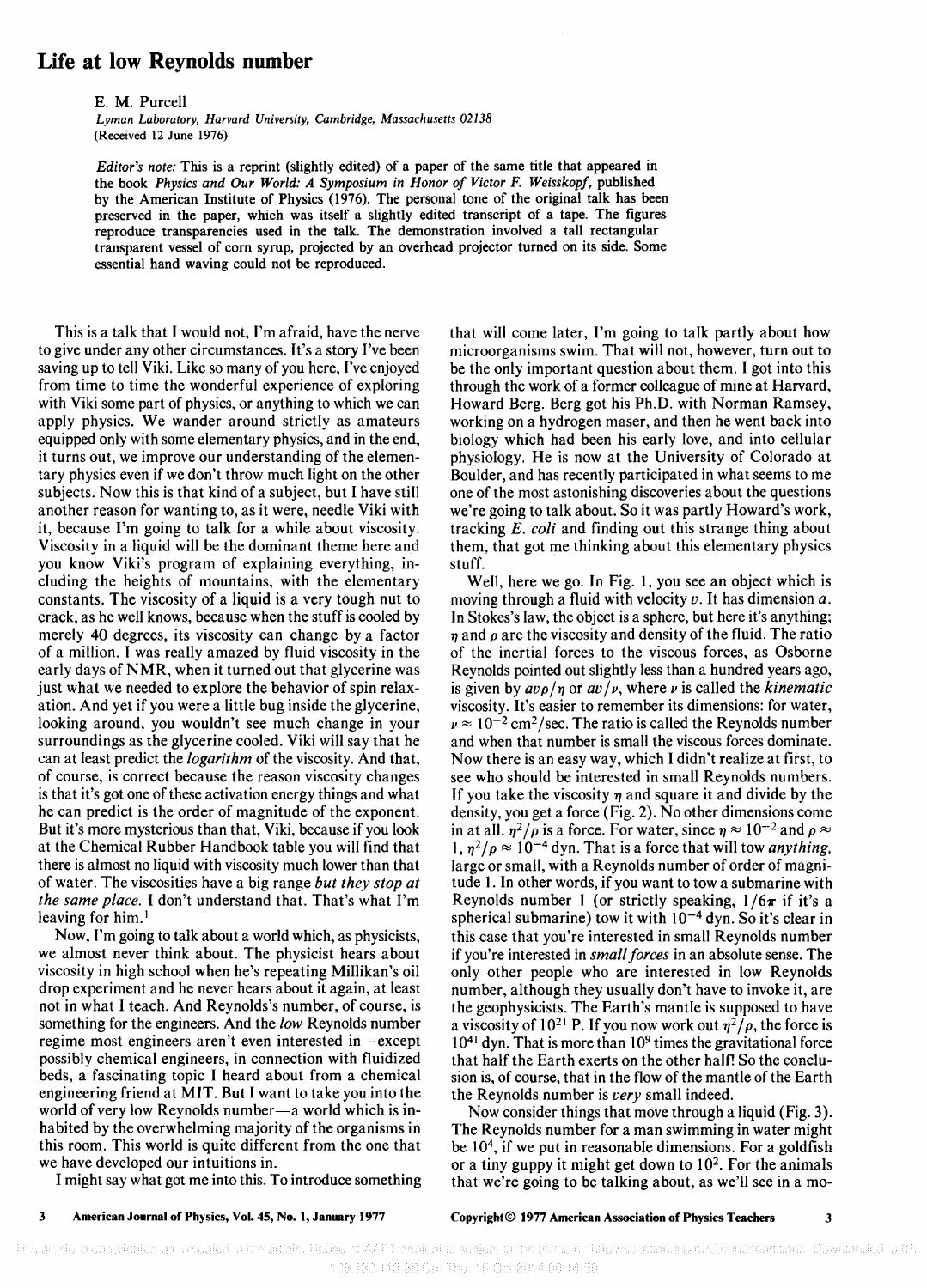



ment, it's about  $10^{-4}$  or  $10^{-5}$ . For these animals inertia is totally irrelevant. We know that  $F = ma$ , but they could scarcely care less. I'll show you a picture of the real animals in a bit but we are going to be talking about objects which are the order of a micron in size (Fig. 4). That's a micron scale, not a suture, in the animal in Fig. 4. In water where the kinematic viscosity is  $10^{-2}$  cm/sec these things move around with a typical speed of 30  $\mu$ m/sec. If I have to push that animal to move it, and suddenly I stop pushing, how

$$
\frac{7^2}{\rho} = \text{force}
$$
  
for water,  $\frac{7^2}{\rho} = 10^{-4}$  dynes  
This force will row anything,  
large or small, at  $\mathcal{R} \approx 1$ 

\n
$$
\text{24.3e or small, at } \mathcal{R} \approx 1
$$
\n

\n\n $\text{24.1: } \mathcal{R} \approx 10$ \n

\n\n $\frac{m^2}{\rho} = 10^{-4} \, \text{dyne.}$ \n

\n\n $\text{24.1: } \mathcal{R} \ll \frac{1}{\sqrt{2}}$ \n

\n\n $\text{24.1: } \mathcal{R} \ll \frac{1}{\sqrt{2}}$ \n

\n\n $\text{25.1: } \mathcal{R} \ll \frac{1}{\sqrt{2}}$ \n

\n\n $\text{26.1: } \mathcal{R} \ll \frac{1}{\sqrt{2}}$ \n

Figure 2.

#### 4 Am. J. Phys., Vol. 45, No. 1, January 1977





Figure 3.

far will it coast before it slows.down? The answer is, about 0.1 Å. And it takes it about 0.6 usec to slow down. I think this makes it clear what low Reynolds number means, Inertia plays no role whatsoever. If you are at very low Reynolds number, what you are doing at the moment is entirely determined by the forces that are exerted on you at that moment, and by nothing in the past.<sup>2</sup>

It helps to imagine under what conditions a man would be swimming at, say, the same Reynolds number as his own sperm. Well, you put him in a swimming pool that is full of molasses, and then you forbid him to move any part of his body faster than 1 cm/min. Now imagine yourself in that condition: you're under the swimming pool in molasses, and now you can only move like the hands of a clock. If under those ground rules you are able to move a few meters in a couple of weeks, you may qualify as a low Reynolds number swimmer.

I want to talk about swimming at low Reynolds number in a very general way. What does it mean to swim? Well, it means simply that you are in some liquid and are allowed to deform your body in some manner. That's all you can do.



Figure 4.

E. M. Purcell 4

 $\zeta$  /<br>January 1977<br>Martis, Maus The achie is copyrighted as executed as the attein. Rease of AAPT content a subject to the term at http://economica.po.org/orm.com/marabolication/2012).

a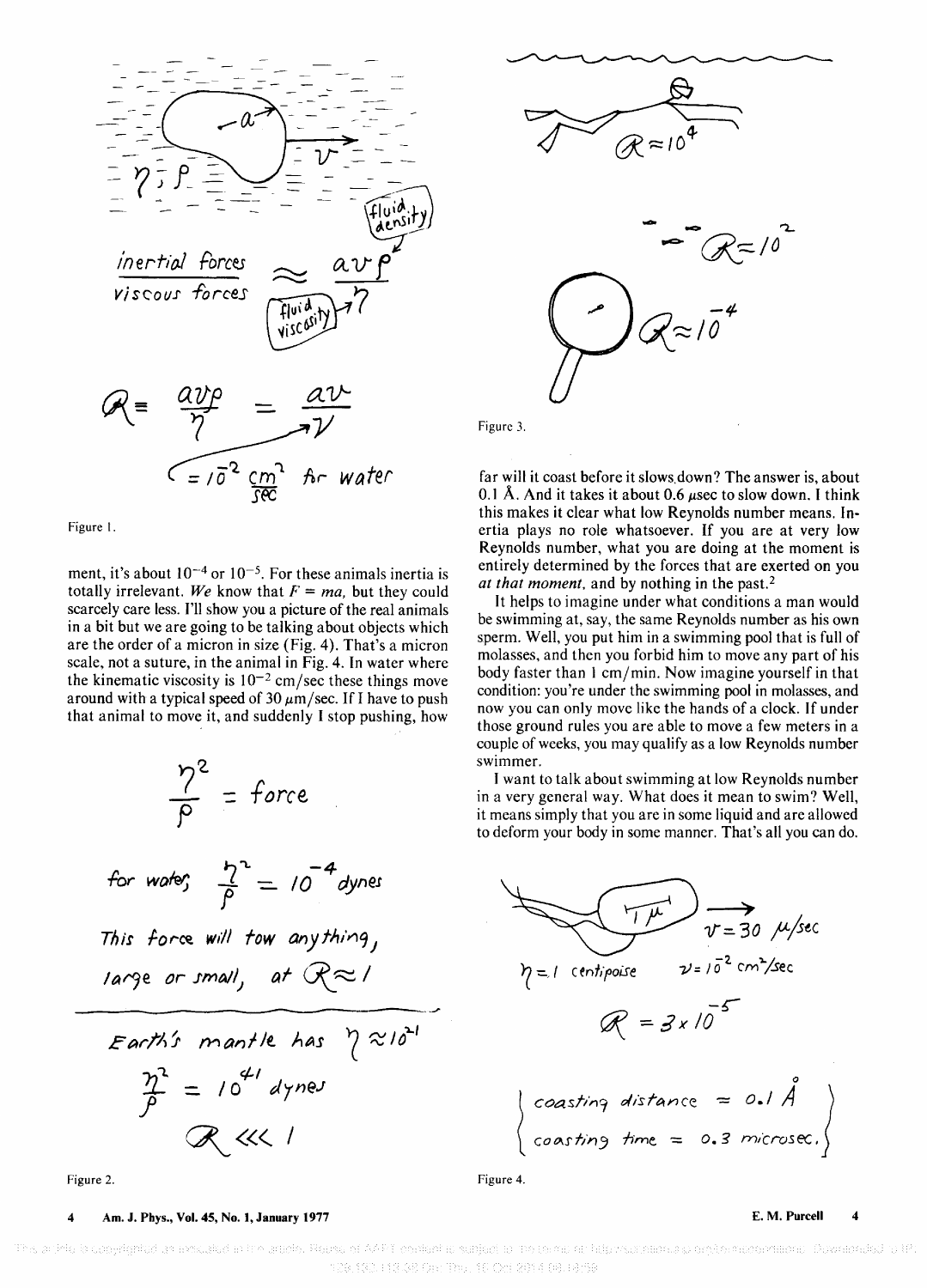

Figure 5.

Move it around and move it back. Of course, you choose some kind of cyclic deformation because you want to keep swimming, and it doesn't do any good to use a motion that goes to zero asymptotically. You have to keep moving. So, in general, we are interested in cyclic deformations of a body on which there are no external torques or forces except those exerted by the surrounding fluid. In Fig. 5, there is an object which has a shape shown by the solid line; it changes its shape to the dashed contour and then it changes back. When it finally gets back to its original shape, the dotted contour, it has moved over and rotated a little. It has been swimming. When it executed the cycle, a displacement resulted. If it repeats the cycle, it will, of course, effect the same displacement, and in two dimensions we'd see it progressing around a circle. In three dimensions its most general trajectory is a helix consisting of little kinks, each of which is the result of one cycle of shape change.

There is a very funny thing about motion at low Reynolds number, which is the following. One special kind of swimming motion is what I call a reciprocal motion. That is to say, I change my body into a certain shape and then I go back to the original shape by going through the sequence in reverse. At low Reynolds number, everything reverses just fine. Time, in fact, makes no difference—only config-



 $H$  $Q$ < $1$ :

Time doesn't matter. The pattern of motion 1s the Same, whether slow or fast whether forward or backward in time.

The § callop Theorem



Figure 6.

 $\overline{\phantom{a}}$  $\begin{array}{c}\n5 \\
\hline\n\end{array}$  $\mathcal{F}_1$  and  $\mathcal{F}_2$  and  $\mathcal{F}_3$  and  $\mathcal{F}_4$  and  $\mathcal{F}_3$  $\mathbf{P}$ وب  $\delta_3$   $\rightarrow$   $\beta_4$ A  $\bar{\bm e}$ 

 $\delta$   $\sim$   $\frac{1}{2}$   $\frac{1}{2}$   $\frac{1}{2}$   $\frac{1}{2}$   $\frac{1}{2}$   $\frac{1}{2}$   $\frac{1}{2}$   $\frac{1}{2}$   $\frac{1}{2}$ 

Figure 7.

uration. If I change quickly or slowly, the pattern of motion is exactly the same. If you take the Navier-Stokes equation and throw away the inertia terms, all you have left is  $\nabla^2 v$  $= p/\eta$ , where p is the pressure (Fig. 6). So, if the animal tries to swim by a reciprocal motion, it can't go anywhere. Fast or slow, it exactly retraces its trajectory and it's back where it started. A good example of that is a scallop. You know, a scallop opens its shell slowly and closes its shell fast, squirting out water. The moral of this is that the scallop at low Reynolds number is no good. It can't swim because it only has one hinge, and if you have only one degree of freedom in configuration space, you are bound to make a reciprocal motion. There is nothing else you can do. The simplest animal that can swim that way is an animal with two hinges. I don't know whether one exists but Fig. 7 shows a hypothetical one. This animal is like a boat with a rudder at both front and back, and nothing else. This animal can swim. All it has to do is go through the sequence to configurations shown, returning to the original one at  $S_5$ . Its configuration space, of course, is two dimensional with coordinates  $\theta_1$ ,  $\theta_2$ . The animal is going around a loop in that configuration space, and that enables it to swim. In fact, I worked this one out just for fun and you can prove from symmetry that it goes along the direction shown in the figure. As an exercise for the student, what is it that distinguishes that direction?

You can invent other animals that have no trouble swimming. We had better be able to invent them, since we know they exist. One you might think of first as a physicist, is a torus. I don't know whether there is a toroidal animal, but whatever other physiological problems it might face, it clearly could swim at low Reynolds number (Fig. 8). Another animal might consist of two cells which were stuck together and were able to roll on one another by having

5 Am. J. Phys., Vol. 45, No. 1, January 1977

E. M. Purcell 5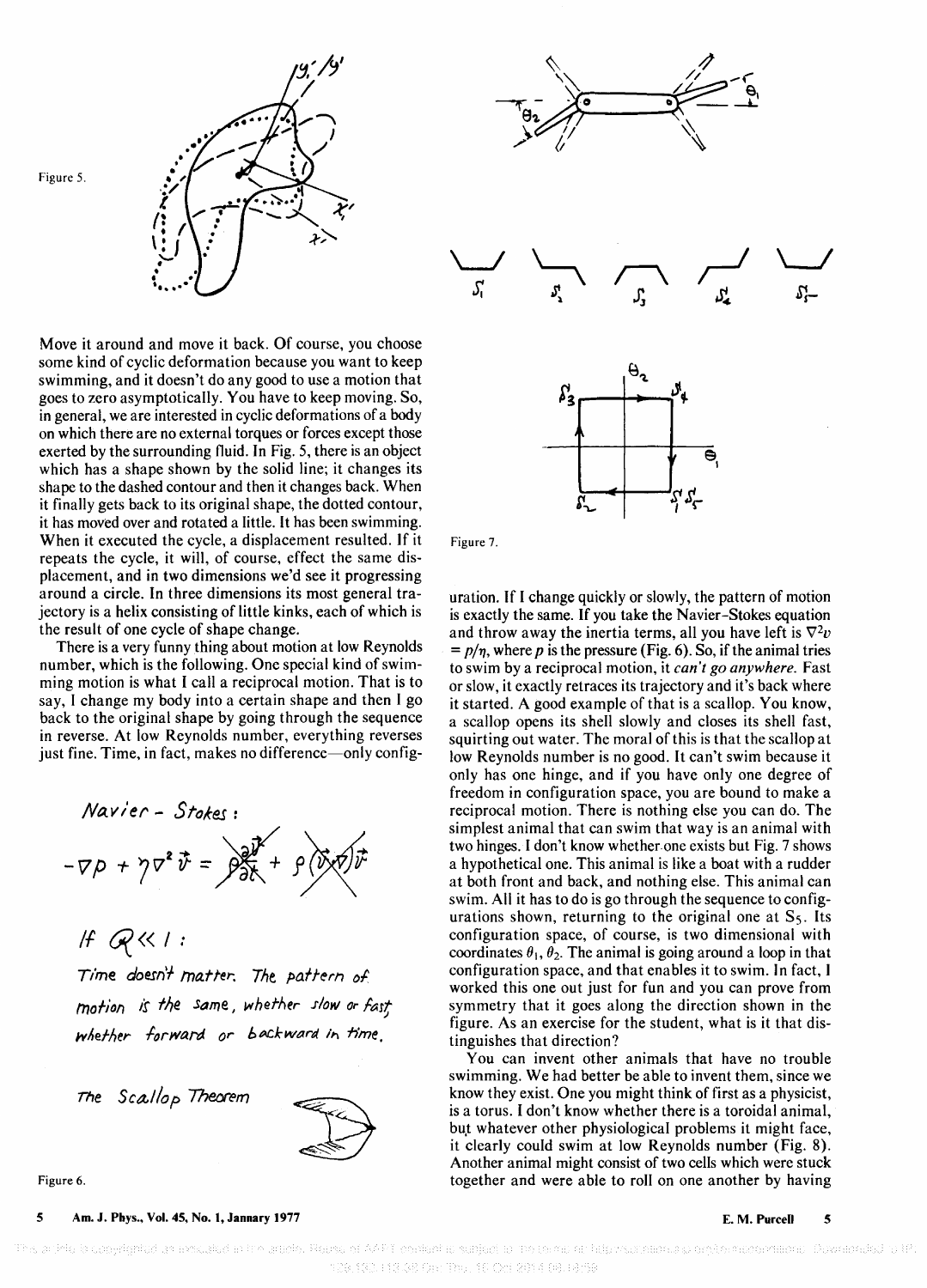



some kind of attraction here while releasing there. That thing will "roll" along. I described it once as a combination caterpillar tractor and bicycle built for two, but that isn't the way it really works. In the animal kingdom, there are at least two other more common solutions to the problem of swimming at low Reynolds number (Fig. 9). One might be called the flexible oar. You see, you can't row a boat at low Reynolds number in molasses—if you are submerged—because the stiff oars are just reciprocating things. But if the oar is flexible, that's not true, because then the oar bends one way during the first half of the stroke and the other during the second half. That's sufficient to elude the theorem that got the scallop. Another method, and the one we'll mainly be talking about, is what I call a corkscrew. If you keep turning it, that, of course, is not a reciprocal change in configuration space and that will propel you. At this point, I wish I could persuade you that the direction in which this helical drive will move is not obvious. Put your-





6 Am. J. Phys., Vol. 45, No. 1, January 1977



Figure 10.

Figure 8.

self back in that swimming pool under molasses and move around very, very slowly. Your intuitions about pushing water backwards are irrelevant. That's not what counts. Now, unfortunately, it turns out that the thing does move the way your naive, untutored, and actually incorrect argument would indicate, but that's just a pedagogical misfortune we are always running into.

Well, lets look at some real animals (Fig. 10). This figure I've taken from a paper of Howard Berg that he sent me. Here are three real swimmers. The one we're going to be talking about most is the famous animal, Escherichia coli, at A, which is a very tiny thing. Then there are two larger animals. I've copied down their Latin names and they may be old friends to some of you here. This thing (S. volutans) swims by waving its body as well as its tail and roughly speaking, a spiral wave runs down that tail. The bacterium  $\overline{E}$ . coli on the left is about 2  $\mu$ m long. The tail is the part that we are interested in. That's the flagellum. Some  $E$ . coli cells have them coming out the sides; and they may have several, but when they have several they tend to bundle together. Some cells are nonmotile and don't have flagella. They live perfectly well, so swimming is not an absolute necessity for this particular animal, but the one in the figure does swim. The flagellum is only about 130 Å in diameter. It is much thinner than the cilium which is another very important kind of propulsive machinery. There is a beautiful article on cilia in this month's Scientific American.<sup>3</sup> Cilia are about 2000 A in diameter, with a rather elaborate apparatus inside. There's not room for such apparatus inside this flagellum.

For a long time there has been interest in how the flagellum works. Classic work in this field was done around 1951, as I'm sure some of you will remember, by Sir Geoffrey Taylor, the famous fluid dynamicist of Cambridge. One time I heard him give a fascinating lecture at the National Academy. Out of his pocket at the lecture he pulled his working model, a cylindrical body with a helical tail driven by a rubber-band motor inside the body. He had tested it in glycerine. In order to make the tail he hadn't just done the simple thing of having a turning corkscrew, because at that time nearly everyone had persuaded themselves that the tail doesn't rotate, it waves. Because, after all, to rotate you'd have to have a rotary joint back at the animal. So he had sheathed the turning helix with rubber tubing anchored to the body. The body had a keel. I remember Sir Geoffrey Taylor saying in his lecture that he was embarrassed that he hadn't put the keel on it first and he'd had to find out that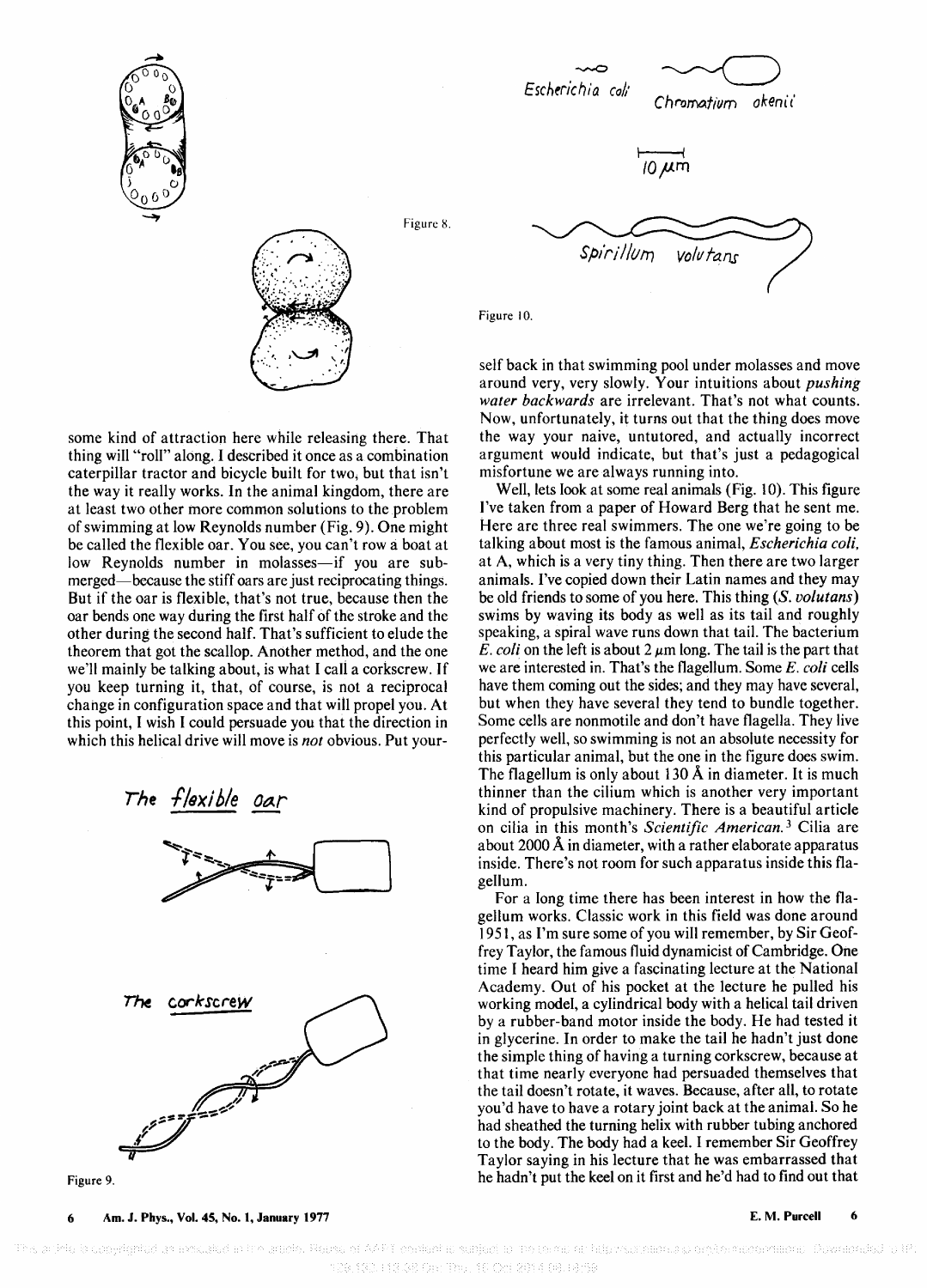

ve needed it. There has since been a vast literature on this subject, only a small part of which Pm familiar with. But it that time G. I. Taylor's paper in the Proceedings of the Royal Society could conclude with just three references: H. Lamb, Hydrodynamics; G. 1. Taylor (his previous yaper); G. N. Watson, Bessel Functions. That is called yetting in on the ground floor.

To come now to modern times, I want to show a picture of these animals swimming or tracking. This is the work of Howard Berg, and I'll first describe what he did. He started puilding the apparatus when he was at Harvard. He was nterested in studying not the actual mechanics of swimning at all but a much more interesting question, namely, why these things swim and where they swim. In particular, 1e wanted to study chemotaxis in  $E$ ,  $coll$ —seeing how they sehave in gradients of nutrients and things like that. So he suilt a little machine which would track a single bacterium  $n x, y, z$  coordinates—just lock onto it optically and track t. He was able then to track one of these bacteria while it was behaving in its normal manner, possibly subject to the influence of gradients of one thing or another. A great advantage of working with a thing like  $E$ . coli is that there are 30 many mutant strains that have been well studied that you can use different mutants for different things. The next picture (Fig. 11) is one of his tracks, It shows a projection ona plane of the track of one bacterium. The little dots are about 0.1 sec apart so that it was actually running along one of the legs for a second or two and the speed is typically 20-40  $\mu$ m/sec. Notice that it swims for a while and then stops and goes off in some other direction. We'll see later what that might suggest. A year ago, Howard Berg went out on a limb and wrote a paper in  $Nature<sup>4</sup>$  in which he argued that, on the basis of available evidence, E. coli must swim by rotating their flagella, not by waving them. Within the year a very elegant, crucial experiment by Silverman and Simon at UC-San Diego showed that this fact is the case.<sup>5,6</sup> Their experiment involved a mutant strain of  $E.$  coli bacteria which don't make flagella at all but only make something called the proximal hook to which the flagella would have been attached. They found that with antihook antibodies they could cause these things to glue together. And once in a while one of the bacteria would have its hook glued to the microscope slide, in which case the whole body rotated at constant angular velocity. And when two hooks glued together, the two bodies counter-rotated, as you would 2xpect. It's a beautiful technique. Howard was ready with his tracker and the next picture<sup>7</sup> (Fig. 12) shows his tracker





following the end of one of these tethered  $E$ . *coli* cells which is stuck to the microscope slide by antibody at the place where the flagellum should have been. Plotted here are the two velocity components  $V_x$  and  $V_y$ . The two velocity components are 90° out of phase. The point being tracked is going in a circle. In the middle of the figure, you see a 90° phase change in one component, a reversal of rotation. They can rotate hundreds of revolutions at constant speed and then turn around and rotate the other way. Evidently the animal actually has a rotary joint, and has a motor inside that's able to drive a flagellum in one direction or the other, a most remarkable piece of machinery.

I got interested in the way a rotating corkscrew can propel something. Let's consider propulsion in one direction only, parallel to the axis of the helix. The helix can translate and it can rotate; you can apply a force to it and a torque. It has a velocity v and an angular velocity  $\Omega$ . And now remember, at low Reynolds number everything is linear. When everything is linear, you expect to see matrices come in. Force and torque must be related by matrices with constant coefficients, to linear and angular velocity. I call this little  $2 \times 2$  matrix the propulsion matrix (Fig. 13). If I knew its elements  $A$ ,  $B$ ,  $C$ ,  $D$ , I could then find out how good this rotating helix is for propelling anything.



Figure 13.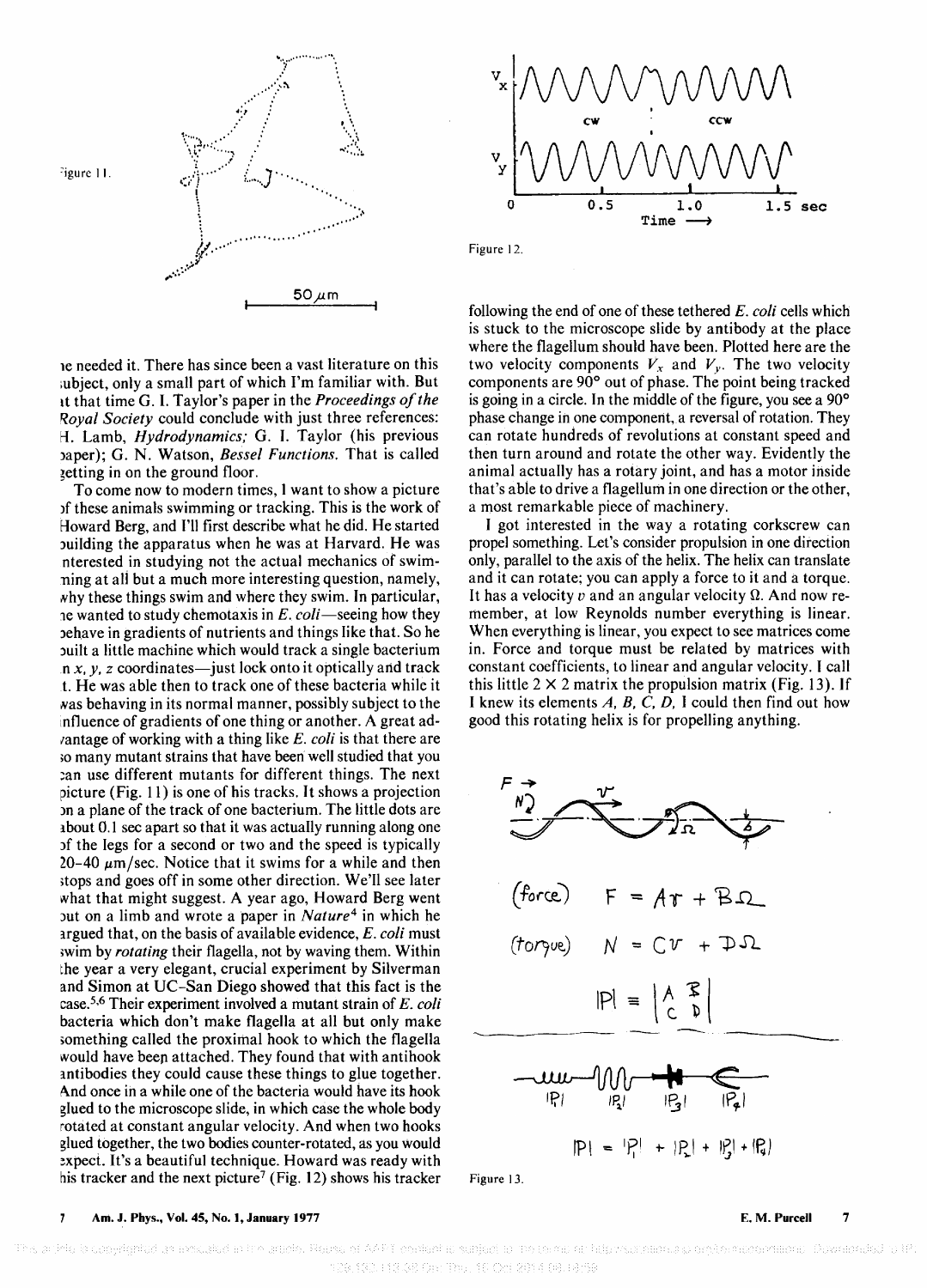

Figure 14.

Well, let's try to go on by making some assumptions. If two corkscrews or other devices on the same shaft are far enough from one another so that their velocity patterns don't interact, their propulsive matrices just add. If you allow me that assumption, then there is a very nice way, which I don't have time to explain, of proving that the propulsion matrix must be symmetrical (Fig. 14). So actually the motion is described by only three constants, not four, and they are very easily measured. All you have to do is make a model of this thing and drop in a fluid at you are interested in or not, because these constants are independent of that. And so J did that and that's my one demonstration. I thought this series of talks ought to have one experiment and there it is. We're looking through a tank not of glycerine but of corn syrup, which is cheaper, quite uniform, and has a viscosity of about 50 P or 5000 times the viscosity of water. The nice part of this is you can just lick the experimental material off your fingers.

iveral wavelengths while it's<br>atrix were diagonal, the thi<br>l you have to do is just see ho<br>bu have got a handle on the<br>ay to determine the other el<br>imals, one of which is a spir-<br>series, of opposite handedne<br>wo spirals of Motion at low Reynolds number is very majestic, slow, and regular. You'll notice that the model is actually rotating but rather little. If that were a corkscrew moving through a cork of course, the pattern in projection wouldn't change. It's very very far from that, it's *slipping*, so that it sinks by several wavelengths while it's turning around once. If the matrix were diagonal, the thing would not rotate at all. So all you have to do is just see how much it turns as it sinks and you have got a handle on the off-diagonal element. A nice way to determine the other elements is to run two of these animals, one of which is a spiral and the other is two spirals, in series, of opposite handedness. The matrices add and with two spirals of opposite handedness, the propulsion matrix must be diagonal (Fig. 14). That's not going to rotate; it better not.

The propulsive efficiency is more or less proportional to the square of the off-diagonal element of the matrix. The off-diagonal element depnds on the difference between the drag on a wire moving perpendicular to its length and the drag on a wire moving parallel to its length (Fig. 15). These

 $\propto R^2$ Propulsive etic iency



Figure 15,

are supposed to differ in a certain limit by a factor of 2. But for the models I've tested that factor is more like 1.5. Since it's that factor minus 1 that counts, that's very bad for efficiency. We thought that if you want something to rotate more while sinking, it would be better not to use a round wire. Something like a slinky ought to be better. I made one and measured its off diagonal elements. Surprise, surprise, it was no better at all! I don't really understand that, because the fluid mechanics of these two situations is not at all simple. In each case there is a logarithmic divergence that you have to worry about, and the two are somewhat different in character. So that theoretical ratio of two I referred to is probably not even right.

When you put all this in and calculate the efficiency, you find that it's really rather low even when the various parameters of the model are optimized. For a sphere whith is driven by one of these helical propellers (Fig. 16), I will



Figure 16.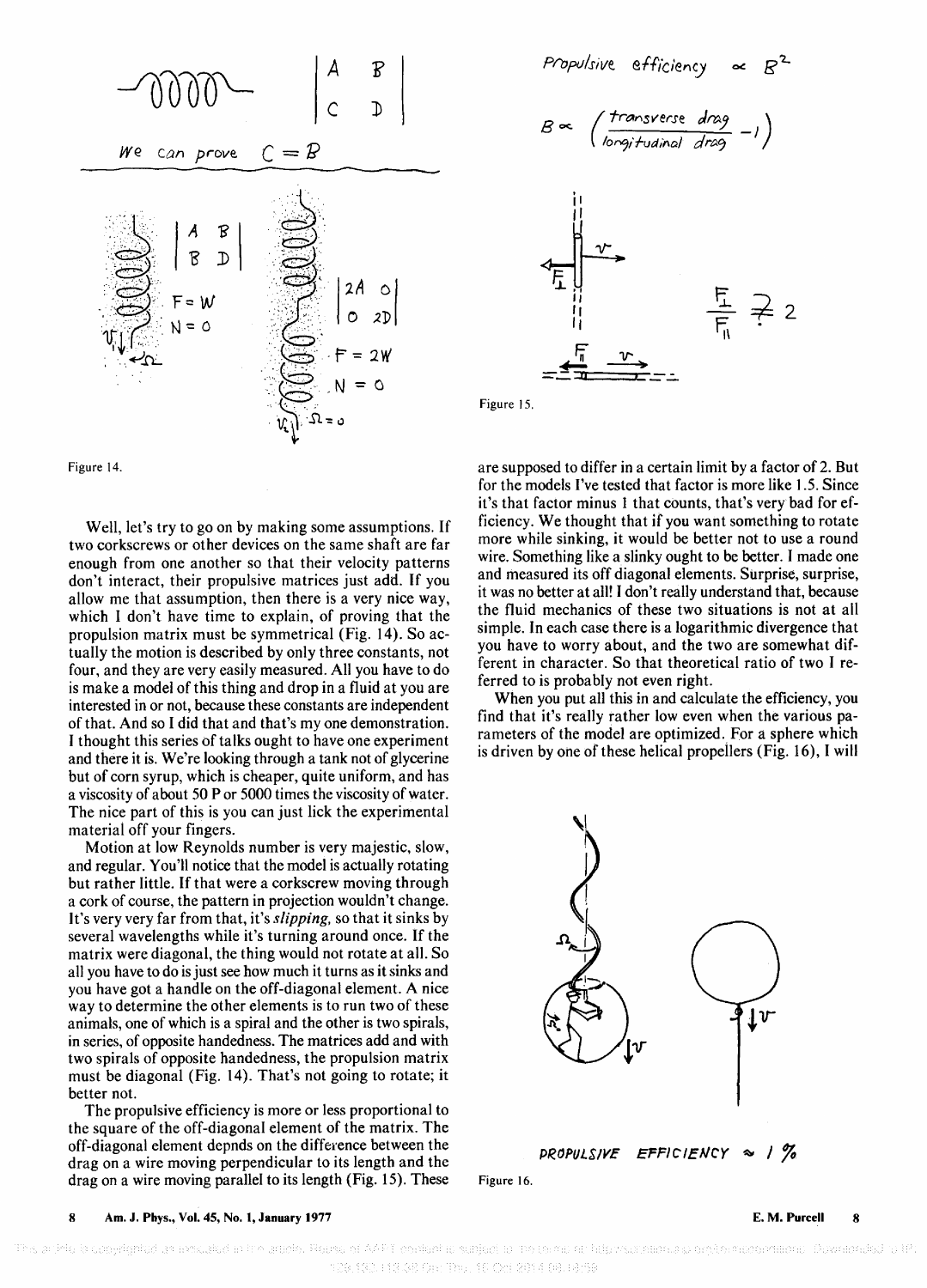

Eneroy required, if

efficiency of propulsion is  $1\%$ :

$$
2\times10^{8}
$$
 erg/sec,

or 
$$
\frac{1}{2}
$$
 wat*t/kilogram*

Figure 17.

define the efficiency as the ratio of the work that I would have to do just to pull that thing along to what the man inside it turning the crank has to do. And that turns out to be about 1%. I worried about that result for a while and tried to get Howard interested in it. He didn't pay much attention to it, and he shouldn't have, because it turns out that efficiency is really not the primary problem of the animal's motion. We'll see that when we look at the energy rejuirement. How much power does it take to run one of these things with a 1% efficient propulsion system, at this speed in these conditions? We can work it out very easily. Going 30  $\mu$ m/sec, at 1% efficiency will cost us about 2  $\times$  10<sup>-8</sup> ergs/sec at the motor. On a per weight basis, that's a 0.5 W/kg, which is really not very much. Just moving things around in our transportation system, we use energy at 30 or 40 times that rate. This bug runs 24 ha day and only uses ).5 W/kg. That's a small fraction of its metabolism and its nergy budget. Unlike us, they do not squander their energy budget just moving themselves around. So they don't care whether they have a 1% efficient flagellum or a 2% efficient flagellum. It doesn't really make that much difference. They're driving a Datsun in Saudi Arabia.

So the interesting question is not how they swim. Turn anything—if it isn't perfectly symmetrical, you'll swim. If the efficiency is only 1%, who cares. A better way to say it s that the bug can collect, by diffusion through the surrounding medium, enough energetic molecules to keep moving when the concentration of those molecules is  $10^{-9}$ M. I've now introduced the word diffusion. Diffusion is mportant because of another very peculiar feature of the world at low Reynolds number, and that is, stirring isn't any 300d. The bug's problem is not its energy supply; its problem is its environment. At low Reynolds number you can't shake off your environment. If you move, you take it along; it only zradually falls behind. We can use elementary physics to look at this in a very simple way. The time for transporting anything a distance  $l$  by stirring, is about  $l$  divided by the stirring speed  $v$ . Whereas, for transport by diffusion, it's  $l^2$ Iivided by  $D$ , the diffusion constant. The ratio of those two imes is a measure of the effectiveness of stirring versus that of diffusion for any given distance and diffusion constant.

I'm sure this ratio has someone's name but I don't know the literature and I don't know whose number that's called. Call it S for stirring number.<sup>8</sup> It's just  $\frac{dv}{D}$ . You'll notice by the way that the Reynolds number was  $\frac{dv}{v}$ , *v* is the kinematic viscosity in  $\text{cm}^2/\text{sec}$ , and D is the diffusion constant in  $cm<sup>2</sup>/sec$ , for whatever it is that we are interested in following—let us say a nutrient molecule in water. Now, in water the diffusion constant is pretty much the same for every reasonably sized molecule, something like  $10^{-5}$  $cm<sup>2</sup>/sec$ . In the size domain that we're interested in, of micron distances, we find that the stirring number S is  $10^{-2}$ , for the velocities that we are talking about (Fig. 18). In other words, this bug can't do anything by stirring its local surroundings. It might as well wait for things to diffuse, either in or out. The transport of wastes away from the animal and food to the animal is entirely controlled locally by diffusion. You can thrash around a lot, but the fellow who just sits there quietly waiting for stuff to diffuse will collect just as much.

At one time I thought that the reason the thing swims is that if it swims it can get more stuff, because the medium is full of molecules the bug would like to have. All my instincts as a physicist say you should move if you want to scoop that stuff up. You can easily solve the problem of diffusion in the velocity field represented by the Stokes flow around a sphere—for instance, by a relaxation method. I did so and found out how fast the cell would have to go to increase its food supply. The food supply if it just sits there is  $4\pi aND$  molecules/sec, where a is the cell's radius (Fig. 19) and  $N$  is the concentration of nutrient molecules. To increase its food supply by 10% it would have to move at a speed of 700  $\mu$ m/sec, which is 20 times as fast as it can swim. The increased intake varies like the square root of the bug's velocity so the swimming does no good at all in that respect. But what it can do is find places where the food is better or more abundant. That is, it does not move like a cow

Stirring vs. Diffusion  
\ntime for transport by stirring: 
$$
\frac{l}{v}
$$
  
\ntime for transport by diffusion:  $\frac{l^2}{D}$   
\nstring works if  $\frac{lv}{D} > 1$   
\n
$$
\frac{l^2}{2} = \frac{lv}{D} \qquad \left[ \frac{Q}{\sqrt{2}} = \frac{lv}{\sqrt{2}} \right]
$$
\n
$$
\sqrt{0.5} = \frac{lv}{\sqrt{2}} \qquad \left[ \frac{Q}{\sqrt{0.5}} = \frac{lv}{\sqrt{2}} \right]
$$
\n
$$
\sqrt{0.5} = \frac{3}{2} = \frac{3}{2} = \frac{3}{2}
$$
\n
$$
\sqrt{0.5} = \frac{3}{2} = \frac{3}{2} = \frac{3}{2}
$$
\n
$$
\sqrt{0.5} = \frac{3}{2} = \frac{3}{2} = \frac{3}{2}
$$
\n
$$
\sqrt{0.5} = \frac{3}{2} = \frac{3}{2} = \frac{3}{2}
$$
\n
$$
\sqrt{0.5} = \frac{3}{2} = \frac{3}{2} = \frac{3}{2}
$$
\n
$$
\sqrt{0.5} = \frac{3}{2} = \frac{3}{2} = \frac{3}{2} = \frac{3}{2} = \frac{3}{2} = \frac{3}{2} = \frac{3}{2} = \frac{3}{2} = \frac{3}{2} = \frac{3}{2} = \frac{3}{2} = \frac{3}{2} = \frac{3}{2} = \frac{3}{2} = \frac{3}{2} = \frac{3}{2} = \frac{3}{2} = \frac{3}{2} = \frac{3}{2} = \frac{3}{2} = \frac{3}{2} = \frac{3}{2} = \frac{3}{2} = \frac{3}{2} = \frac{3}{2} = \frac{3}{2} = \frac{3}{2} = \frac{3}{2} = \frac{3}{2} = \frac{3}{2} = \frac{3}{2} = \frac{3}{2} = \frac{3}{2} = \frac{3}{2} = \frac{3}{2} = \frac{3}{2} = \frac{3}{2} = \frac{3}{2} = \frac{3}{2} = \frac{3}{2} = \frac{3}{2} = \frac{3}{2} = \frac{3}{2} = \frac{3}{2} = \frac{3}{2} = \frac{3}{2} = \frac{3}{2
$$

Figure 18.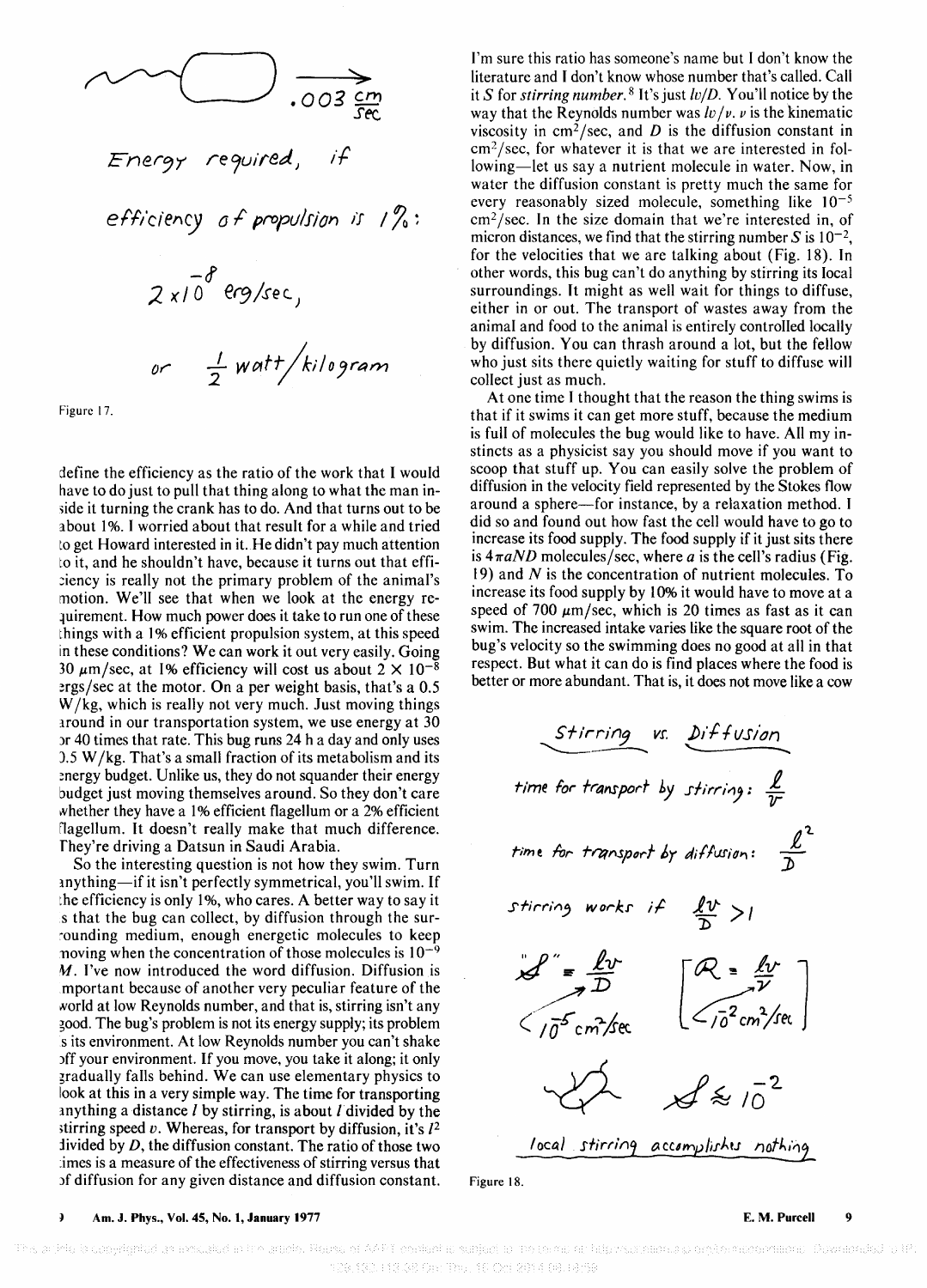



that is grazing a pasture—it moves to find greener pastures. And how far does it have to move? Well, it has to move far enough to outrun diffusion. We said before that stirring wouldn't do any good locally, compared to diffusion. But suppose it wants to run over there to see whether there is more over there. Then it must outrun diffusion, and how do you do that? Well, you go that magic distance, D/v. So the rule is then, to outswim diffusion you have to go a distance which is equal to or greater than this number we had in our S constant. For typical D and v, you have to go about 30  $\mu$ m and that's just about what the swimming bacteria were doing. If you don't swim that far, you haven't gone anywhere, because it's only on that scale that you could find a



" lf you don? suiim that tar you haven't gone anywhere."

Figure 20.

difference in your environment with respect to molecules of diffusion constant  $D$  (Fig. 20).

Let's go back and look at one of those sections from Berg's track (Fig. 11). You'll see that there are some little trips, but otherwise you might ask why did it go clear over here and stop. Why did it go back? Well, my suggestion is, and Id like to put this forward very tentatively, that the reason it does is because it's trying to outrun diffusion. Otherwise, it might as well sit still, as indeed do the mutants who don't have flagella. Now there is still another thing that I put forward with even more hesitation because [ haven't tried this out on Howard yet. When he did his chemotaxis experiments, he found a very interesting behavior. If these things are put in a medium where there is a gradient of something that they like, they gradually work their way upstream. But if you look at how they do it and ask what rules they are using, what the algorithm is to use the current language, for finding your way upstream, it turns out that it's very simple. The algorithm is: if things are getting better, don't stop so soon. If, in other words, you plot, as Berg has done in some of his papers, the distribution of path lengths between runs and the little stops that he calls "twiddles," the distribution of path lengths if they are going  $up$  the gradient gets longer. That's a very simple rule for working your way to where things are better. If they're going down the gradient, though, they don't get shorter. And that seems a little puzzling. Why, if things are getting worse, don't they change sooner? My suggestion is that there is no point in stopping sooner. There is a sort of bedrock length which outruns diffusion and is useful for sampling the medium. Shorter paths would be a ridiculous way to sample. It may be something like that, but as I say, I don't know. The residue of education that I got from this is partly this stuff about simple fluid mechanics, partly the realization that the mechanism of propulsion is really not very important except, of course, for the physiology of that very myserious motor, which physicists aren't competent even to conjecture about.

I come back for a moment to Osborne Reynolds. That was a very great man. He was a professor of engineering, actually. He was the one who not only invented Reynolds number, but he was also the one who showed what turbulence amounts to and that there is instability in flow, and all that. He is also the one who solved the problem of how you lubricate a bearing, which is a very subtle problem that I recommend to anyone who hasn't looked into it. But I discovered just recently in reading in his collected works that toward the end of his life, in 1903, he published a very long paper on the details of the *submechanical universe*, and he had a complete theory which involved small particles of diameter  $10^{-18}$  cm. It gets very nutty from there on. It's a mechanical model, the particles interact with one another and fill all space. But I thought that, incongruous as it may have seemed to put this kind of stuff in between our studies of the submechanical universe today, I believe that Osborne Reynolds would not have found that incongruous, and I'm quite positive that Viki doesn't.

 $2(1976$  footnote) In that world, Aristotle's mechanics is *correct!* See A. Franklin, Am. J. Phys. 44, 527-528 (1976).

10 Am. J. Phys., Vol. 45, No. 1, January 1977

<sup>&#</sup>x27;(1976 footnote) As no one will be surprised to hear, Professor Weisskopf has recently shown me how this can be explained. I hope he will communicate it to AJP readers.